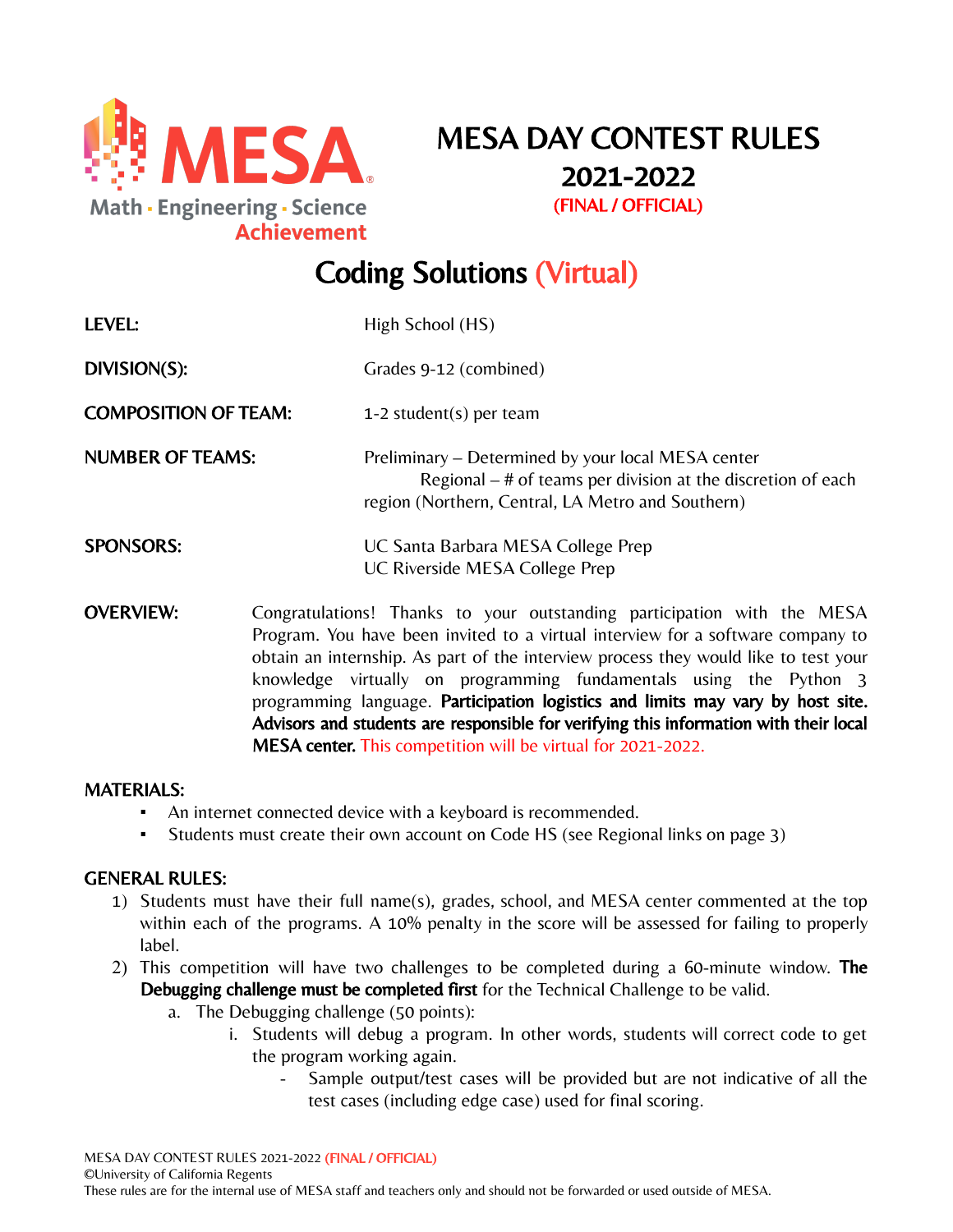- ii. Teams will be awarded 10 points for each test case their submission passes. There will be 5 hidden test cases.
- b. The Technical Challenge (50 points):
	- i. Students will create a program that creates the desired output based on the prompt provided.
	- ii. Teams will be awarded 10 points for each test case their submission Passes. There will be 5 hidden test cases.
- 3) To be eligible to compete in this competition at least one individual in the team must have completed at least 60% of MESA Day Python Course Assignments on the **specified CodeHS** course (see "Enrollment Links" attachment/appendix) one week before the contest date.

# JUDGING:

- 1) Teams will have one single 60-minute block to complete both the debugging and the technical challenge.
- 2) It is the responsibility of the student(s) to log in and enroll in the appropriate "Course."
- 3) The challenges will be scheduled to be published to start and to end at a time and date specified by the hosting MESA Center.
- 4) Students will have 60 minutes to complete the following tasks:
	- a. To debug the given program to get the desired outputs without radically altering the code (i.e., creating a new program from scratch).
	- b. To create a program that would produce the desired output(s).
- 5) Teams may submit their completed programs as soon as they like or make revisions within the time block but their last submission for each challenge will be used to determine the winners.
- 6) The final submission will be the last project that was submitted before time runs out.
- 7) Winners will be determined based on the following order:
	- a. The first individual or team based on timestamp to
		- i. Successfully submit programs that pass all test cases for both challenges.
		- ii. Successfully submit programs that pass all debugging test cases and have the most test cases passed for the technical challenge.
		- iii. Submit debugging programs that pass the most cases.
- 8) TIEBREAKERS: In an event of a tie, the team that submitted their final submission first takes priority.
- 9) If no teams are successful, no awards will be given.
- 10) All testing of code will occur within CodeHS.

# AWARDS:

- Medals will be awarded for  $1^{st}$ ,  $2^{nd}$ , and  $3^{rd}$  place based on the Grand Total.
- Please check with your MESA center to determine the number of teams that advance to Regional MESA Day.

# ATTACHMENTS/APPENDIX:

- Topics Student(s) Need to Know
- Resources
- Enrollment Links
- Specification and Score Sheet for Coding Solutions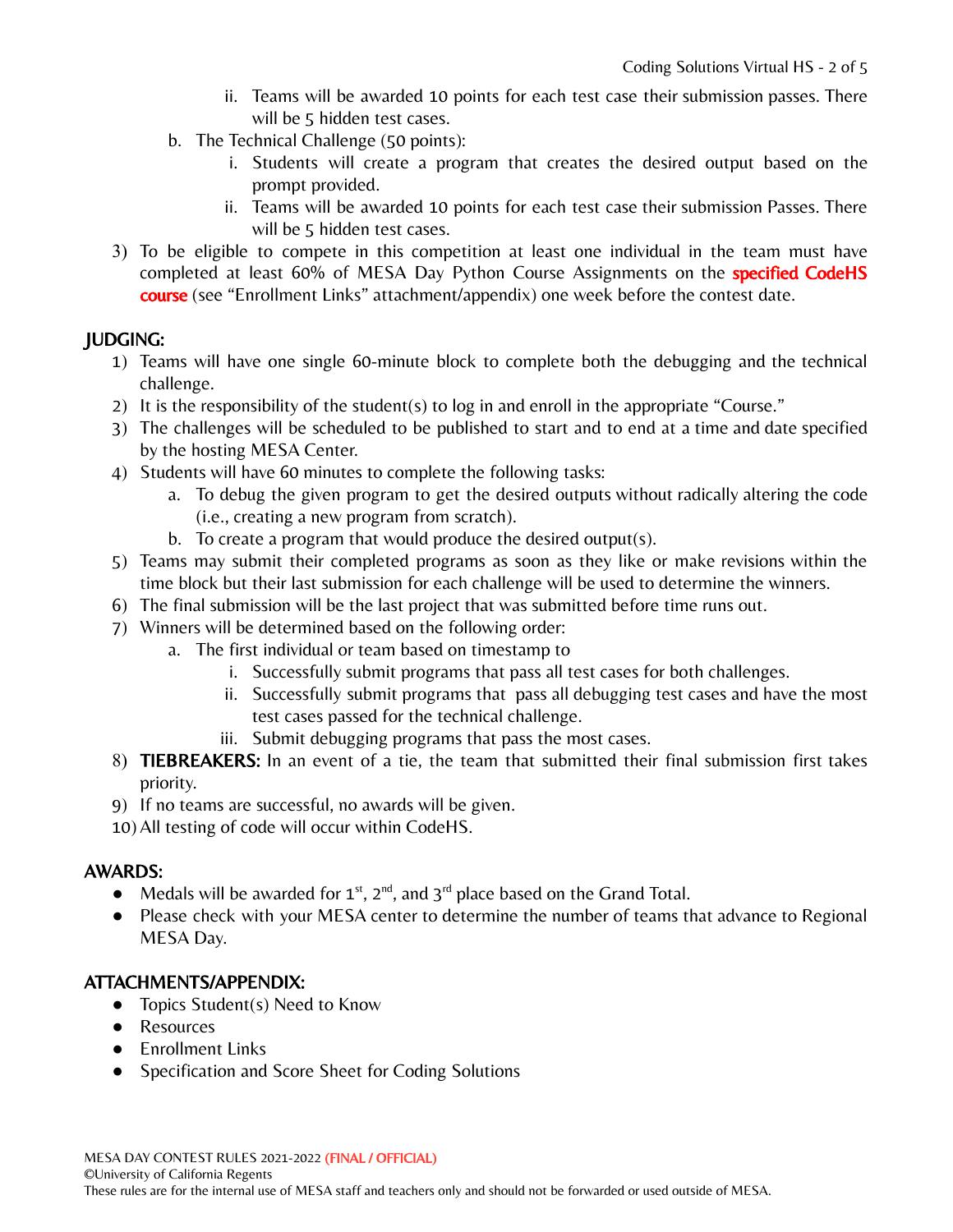## Topics Student Need to Know

- Math operators
- User input/output
- Control and conditional statements
- Loops, iterations and nesting
- Boolean Algebra
- Lists
- Functions and user defined functions

## **Resources**

- <https://www.sololearn.com/Course/Python/>
- <https://www.w3schools.com/python/default.asp>
- <https://www.learnpython.org/>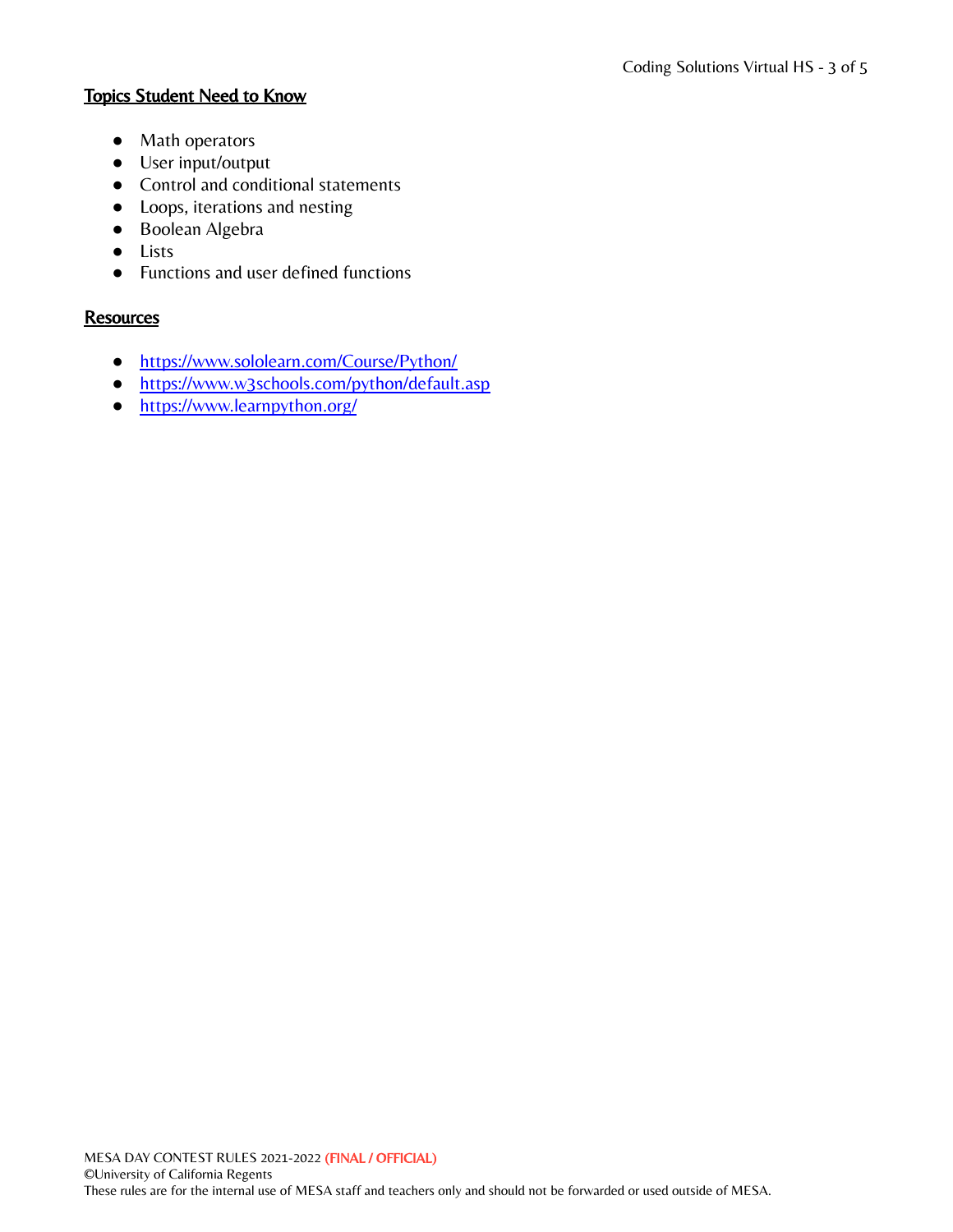## **ENROLLMENT LINKS**

When enrolling in CodeHS, please include your **MESA CENTER and SCHOOL** in your registration. See below for example:

| <b>Account Settings</b>                                                                                                                                                                                        |
|----------------------------------------------------------------------------------------------------------------------------------------------------------------------------------------------------------------|
| None $\rightarrow$<br>Title:<br>First Name: Enrique<br>Last Name: UCSB SBHS Guzman<br>Email:<br>Username:<br>Your username is how you log in to your account.<br>You also get a site at yourusername.codehs.me |
| Sections:                                                                                                                                                                                                      |
|                                                                                                                                                                                                                |

Courses have been created to match the MESA region your host center is affiliated with. Please register for your appropriate course:

**Northern California:** For students affiliated with Ukiah, RISE, CSU East Bay, San Jose State, University of the Pacific, UC Davis, UCSF

Northern Region: <https://codehs.com/go/8932A>

**Central California:** For students affiliated with Fresno State, UCSB, UCSC

Central Region: <https://codehs.com/go/3D306>

**Los Angeles Metro Area:** For students affiliated with USC, UCLA, CSULB, CSULA

LA Metro: <https://codehs.com/go/8090C>

**Southern CAArea:** For students affiliated with UCI, UCR, Imperial Valley, San Diego State University

South Region: <https://codehs.com/go/6E58D>